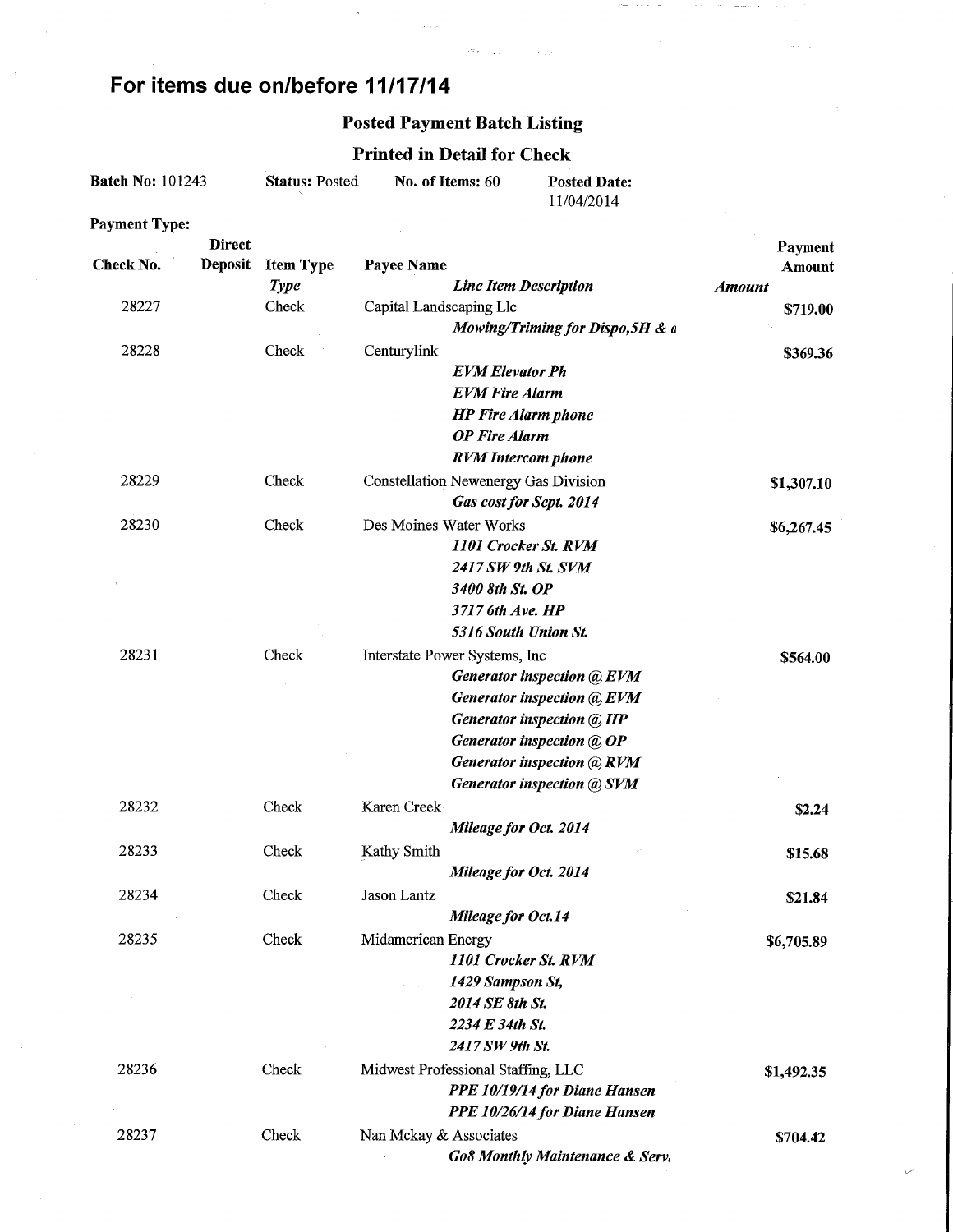Batch No: 101243

 $\ddot{\phantom{a}}$ 

#### Status: Posted

No. of Items: 60 Posted Date:

11/04/2014

 $\mathcal{F}^{\mathcal{G}}$  , and the set of

| <b>Payment Type:</b> |                                 |                                 |                                                 |                         |
|----------------------|---------------------------------|---------------------------------|-------------------------------------------------|-------------------------|
|                      | <b>Direct</b><br><b>Deposit</b> |                                 |                                                 | Payment                 |
| Check No.            |                                 | <b>Item Type</b><br><b>Type</b> | Payee Name<br><b>Line Item Description</b>      | Amount<br><b>Amount</b> |
| 28238                |                                 | Check                           | National Elevator Inspection Service            | \$236.00                |
|                      |                                 |                                 | Routine elevator inspection @ OP                |                         |
|                      |                                 |                                 | Routine elevator inspection @ SVM               |                         |
|                      |                                 |                                 | <b>Routine Inspections for HP</b>               |                         |
| 28239                |                                 | Check                           | Remedy Intelligent Staffing                     |                         |
|                      |                                 |                                 | PPE 10/19/14 for John Mc Fadder                 | \$1,407.84              |
|                      |                                 |                                 |                                                 |                         |
|                      |                                 |                                 | PPE 10/19/14 for Sandy Konkler                  |                         |
| 28240                |                                 | Check                           | Nite Owl Printing                               | \$2,095.75              |
|                      |                                 |                                 | 2014 PH application packet                      |                         |
|                      |                                 |                                 | HUD-92006 form, Certification of i              |                         |
|                      |                                 |                                 | PH full application legal forms                 |                         |
|                      |                                 |                                 | PH Grievance procedure/occupano                 |                         |
|                      |                                 |                                 | <b>RHIIP Packet</b>                             |                         |
|                      |                                 |                                 | $S8$ Prpty owner survey, reasonable             |                         |
| 28241                |                                 | Check                           | Pigott Inc/office Pavilion                      | \$121.50                |
|                      |                                 |                                 | Long term storage Fees September                |                         |
| 28242                |                                 | Check                           | Preferred Pest Control Inc                      | \$9,600.00              |
|                      |                                 |                                 | Temp-Air bed bug treatment $@RV$<br>$\bullet$ . |                         |
|                      |                                 |                                 | Temp-Air bed bug treatment $@RV$                |                         |
|                      |                                 |                                 | Temp-Air bed bug treatment $@RV$                |                         |
|                      |                                 |                                 | Temp-Air bed bug treatment $@RV$                |                         |
|                      |                                 |                                 | Temp-Air bed bug treatment @ RV                 |                         |
|                      |                                 |                                 | Temp-Air bed bug treatment $@RV$                |                         |
|                      |                                 |                                 | Temp-Air bed bug treatment $@RV$                |                         |
|                      |                                 |                                 | Temp-Air bed bug treatment @ RV                 |                         |
|                      |                                 |                                 | Temp-Air bed bug treatment @ RV                 |                         |
|                      |                                 |                                 | Temp-Air bed bug treatment @ RV                 |                         |
|                      |                                 |                                 | Temp-Air bed bug treatment $@RV$                |                         |
|                      |                                 |                                 | Temp-Air bed bug treatment @RV                  |                         |
| 28243                |                                 | Check                           | Ridgway Carpentry LLC                           | \$760.00                |
|                      |                                 |                                 | On call & maintenance services - a              |                         |
| 28244                |                                 | Check                           | Roy Walls                                       | \$18.00                 |
|                      |                                 |                                 | Overpayment refund                              |                         |
| 28245                |                                 | Check                           | Waste Management Of Iowa                        | \$1,289.07              |
|                      |                                 |                                 | Load removal @ OP                               |                         |
|                      |                                 |                                 | <b>Load removal for HP</b>                      |                         |
|                      |                                 |                                 | <b>Load removal for RVM</b>                     |                         |
|                      |                                 |                                 | <b>Load removal for SVM</b>                     |                         |
| 28246                |                                 | Check                           | Wells & Associates                              | \$6.46                  |
|                      |                                 |                                 | Professional services fr 09/24-10/2             |                         |
|                      |                                 |                                 |                                                 |                         |
|                      |                                 |                                 | <b>Total for Payment Type:</b>                  | \$33,703.95             |
|                      |                                 |                                 | Total for Batch No: 101243                      | \$33,703.95             |
|                      |                                 |                                 | Total for All Batch(s):                         | \$33,703.95             |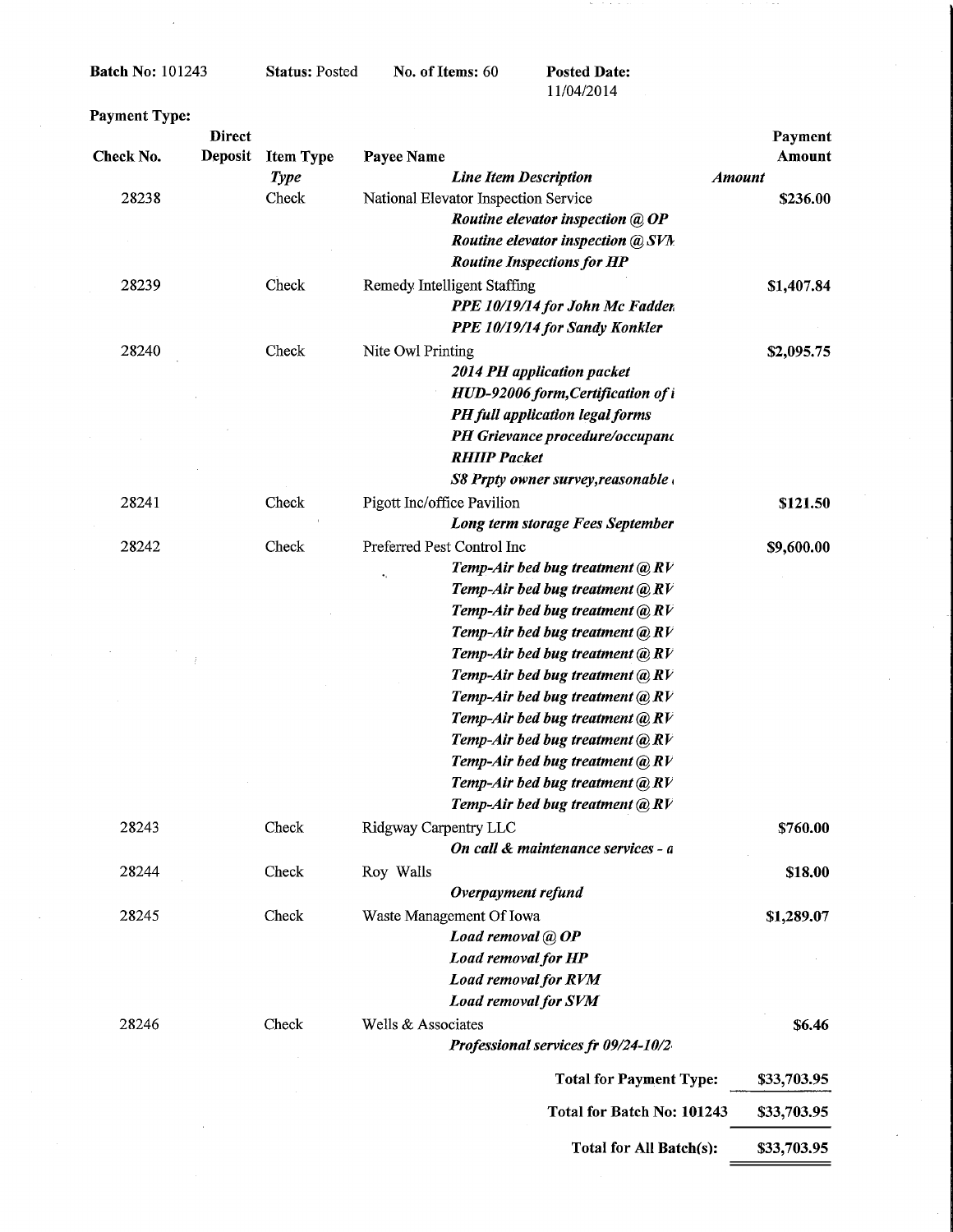## For items due on/before 1 1/24/14

 $\overline{a}$ 

Payment Type:

## Posted Payment Batch Listing

#### Printed in Detail for Check

 $\sim$ 

| <b>Batch No: 101291</b> | <b>Status: Posted</b> | No. of Items: 69 | <b>Posted Date:</b><br>11/12/2014 | <b>Payment Date: 11/12/2014</b> |
|-------------------------|-----------------------|------------------|-----------------------------------|---------------------------------|
|                         |                       |                  |                                   |                                 |

|              | <b>Direct</b>  |                  |                                       | Void          | Payment    |
|--------------|----------------|------------------|---------------------------------------|---------------|------------|
| Check No.    | <b>Deposit</b> | <b>Item Type</b> | Payee Name                            | Date          | Amount     |
|              |                | <b>Type</b>      | <b>Line Item Description</b>          | <b>Amount</b> |            |
| 28254        |                | Check            | American Marking Inc                  |               | \$144.18   |
|              |                |                  | Nameplate for office                  | 144.18        |            |
| 28255        |                | Check            | <b>Bayliff Construction</b>           |               | \$1,450.00 |
|              |                |                  | Tear out existing drive fr garage     | 1,450.00      |            |
| 28256        |                | Check            | Bojos Carpet & Tile Care              |               | \$575.00   |
| $\mathbf{I}$ |                |                  | Cleanout at 1604 23rd St.             | 325.00        |            |
|              |                |                  | Water removal @ 5316 South Un.        | 250.00        |            |
| 28257        |                | Check            | Cara Weis                             |               | \$24.08    |
|              |                |                  | Mileage for Oct'14                    | 24.08         |            |
| 28258        |                | Check            | Central Iowa Mechanical               |               | \$469.43   |
|              |                |                  | Clean rocks out of furnace flues (    | 201.74        |            |
|              |                |                  | Repair leaking water pipe @ SVN.      | 267.69        |            |
| 28259        |                | Check            | Centurylink                           |               | \$240.00   |
|              |                |                  | <b>HP Office Door Entry system ph</b> | 148.40        |            |
|              |                |                  | <b>SVM Fire Alarm ph</b>              | 91.60         |            |
| 28260        |                | Check            | Continental Fire Sprinkler Co         |               | \$299.01   |
|              |                |                  | Re-program smoke head location        | 299.01        |            |
|              |                |                  | Deb Johann                            |               | \$25.09    |
| 28261        |                | Check            |                                       | 25.09         |            |
|              |                |                  | Mileage for Oct.'14                   |               |            |
| 28262        |                | Check            | Denise Carrington                     |               | \$12.71    |
|              |                |                  | Mileage for Oct.'14                   | 12.71         |            |
| 28263        |                | Check            | Des Moines Water Works                |               | \$58.07    |
|              |                |                  | 1429 Sampson St.                      | 25.34         |            |
|              |                |                  | 2014 SE 8th St.                       | 32.73         |            |
| 28264        |                | Check            | Doug Romig                            |               | \$159.00   |
|              |                |                  | Reflective ph numbers for yard si     | 159.00        |            |
| 28265        |                | Check            | Gilcrest/jewett Lumber Company        |               | \$4,898.00 |
|              |                |                  | Carpet tile replacement @ OP #3.      | 2,480.00      |            |
|              |                |                  | Carpet tile replacement $@RVM$ #.     | 1,209.00      |            |
|              |                |                  | Carpet tile replacement @ RVM #       | 1,209.00      |            |
| 28266        |                | Check            | Interstate Power Systems, Inc         |               | \$265.00   |
|              |                |                  | <b>Generator inspection @ HP</b>      | 72.00         |            |
|              |                |                  | Generator inspection @ OP             | 72.00         |            |
|              |                |                  | <b>Generator inspection @ SVM</b>     | 121.00        |            |
| 28267        |                | Check            | Kone Inc                              |               | \$221.56   |
|              |                |                  | Service elevator @ SVM 10/13/14       | 221.56        |            |
| 28268        |                | Check            | Nancy L Lloyd                         |               | \$852.00   |
|              |                |                  | <b>Rent payment correction</b>        | 852.00        |            |
| 28269        |                | Check            | Menards Inc                           |               | \$355.47   |
|              |                |                  | 1-1/2" P-Trap, End Outlet, Sink T     | 278.47        |            |
|              |                |                  |                                       |               |            |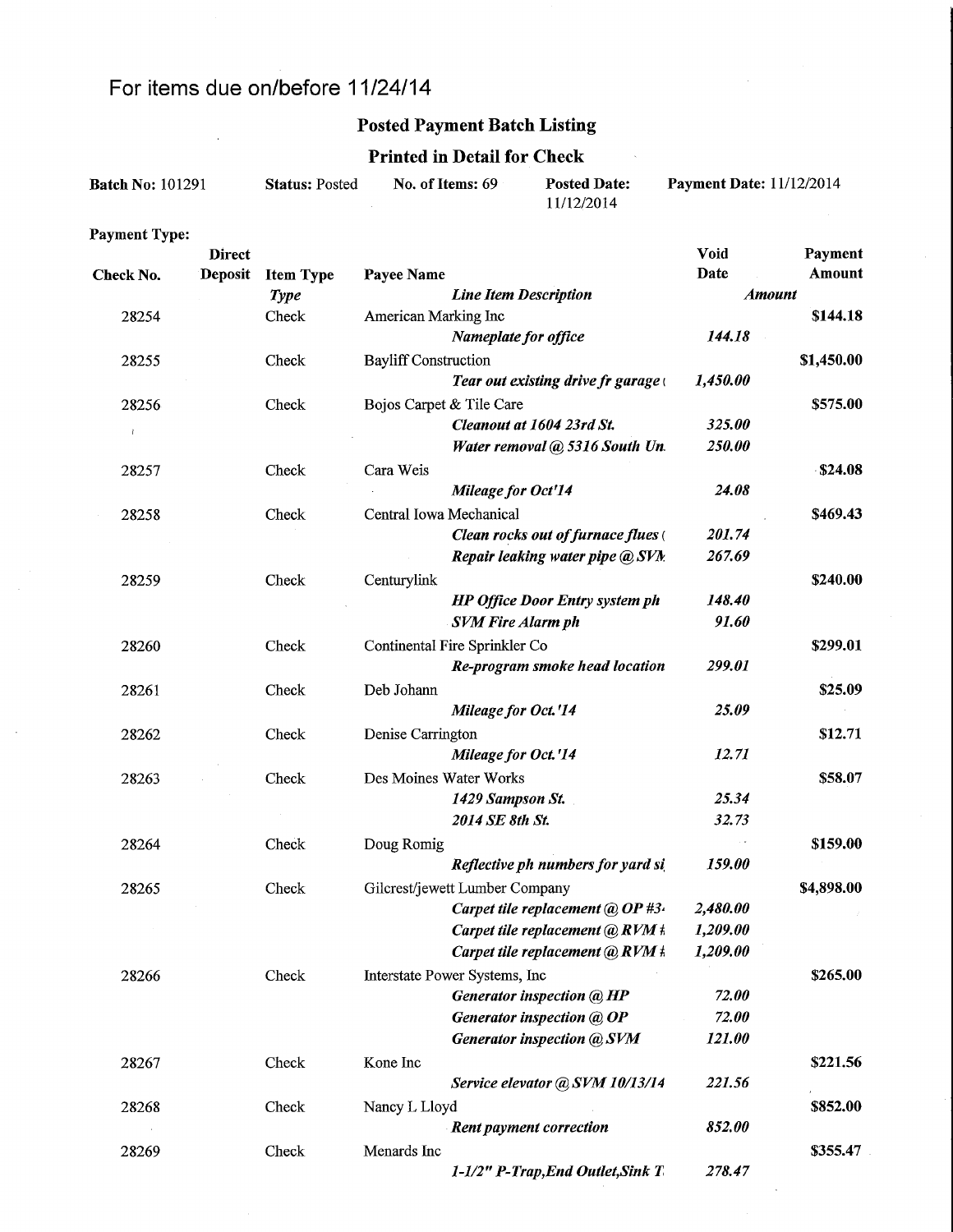Batch No: 101291

#### Status: Posted

No. of Items: 69

**Posted Date:**<br>11/12/2014

Payment Date: 11/12/2014

| Payment Type: |                                 |                  |                                                                     |               |                   |
|---------------|---------------------------------|------------------|---------------------------------------------------------------------|---------------|-------------------|
| Check No.     | <b>Direct</b><br><b>Deposit</b> | <b>Item Type</b> | Payee Name                                                          | Void<br>Date  | Payment<br>Amount |
|               |                                 | <b>Type</b>      | <b>Line Item Description</b>                                        | <b>Amount</b> |                   |
| 28269         |                                 | Check            | Menards Inc                                                         |               | \$355.47          |
|               |                                 |                  | Davidson 7' FG Step @ EVM                                           | 77.00         |                   |
| 28270         |                                 | Check            | Midamerican Energy                                                  |               | \$30.65           |
|               |                                 |                  | 1431 Stewart St.                                                    | 26.70         |                   |
|               |                                 |                  | 1545 De Wolf St                                                     | 3.95          |                   |
| 28271         |                                 | Check            |                                                                     |               |                   |
|               |                                 |                  | Midwest Professional Staffing, LLC<br>PPE 10/31/14 for Diane Hansen | 784.64        | \$784.64          |
|               |                                 |                  |                                                                     |               |                   |
| 28272         |                                 | Check            | Miller's Hardware                                                   |               | \$71.75           |
|               |                                 |                  | Screen repair & tub spout for Hh                                    | 71.75         |                   |
| 28273         |                                 | Check            | Neighborhood Finance Corporation                                    |               | \$5,000.00        |
|               |                                 |                  | Down Pmt Assistance for Laura (                                     | 5,000.00      |                   |
| 28274         |                                 | Check            | <b>Remedy Intelligent Staffing</b>                                  |               | \$1,500.94        |
|               |                                 |                  | PPE 10/26/14 for John McFadde                                       | 812.00        |                   |
|               |                                 |                  | PPE 10/26/14 for Sandy Konkler                                      | 688.94        |                   |
| 28275         |                                 | Check            | Theresa Noe                                                         |               | \$16.24           |
|               |                                 |                  | Mileage for Oct.'14                                                 | 16.24         |                   |
| 28276         |                                 | Check            | Online Information Services, Inc.                                   |               | \$972.00          |
|               |                                 |                  | <b>Criminal &amp; Eviction reports for I</b>                        | 948.00        |                   |
|               |                                 |                  | <b>Criminal reports for S8 tenants</b>                              | 24.00         |                   |
| 28277         |                                 | Check            | Paplow Roofing & Gutters                                            |               | \$8,040.00        |
|               |                                 |                  | Clean gutter & Install gutters cov                                  | 752.00        |                   |
|               |                                 |                  | Clean gutters & install cover @ 1.                                  | 824.00        |                   |
|               |                                 |                  | Clean gutters & install cover @ 3.                                  | 896.00        |                   |
|               |                                 |                  | Clean gutters $\&$ install covers $\&$ .                            | 656.00        |                   |
|               |                                 |                  | Clean gutters $\&$ install covers $\&$ .                            | 744.00        |                   |
|               |                                 |                  | Clean gutters $\&$ install covers $\&$ .                            | 1,496.00      |                   |
|               |                                 |                  | Clean gutters $\&$ install covers $\&$ .                            | 1,168.00      |                   |
|               |                                 |                  | Clean gutters $\&$ install covers $\&$ .                            | 768.00        |                   |
|               |                                 |                  | Clean gutters & install gutter cov                                  | 736.00        |                   |
| 28278         |                                 | Check            | Peggy Jensen                                                        |               | \$40.88           |
|               |                                 |                  | Mileage for Oct.'14                                                 | 40.88         |                   |
|               |                                 |                  |                                                                     |               |                   |
| 28279         |                                 | Check            | Petty Cash - Deb Johann                                             |               | \$232.19          |
|               |                                 |                  | Petty cash replenishment                                            | 232.19        |                   |
| 28280         |                                 | Check            | Pigott Inc/office Pavilion                                          |               | \$210.00          |
|               |                                 |                  | Installation 10/1 - 2 cube tear do                                  | 210.00        |                   |
| 28281         |                                 | Check            | Preferred Pest Control Inc                                          |               | \$9,540.00        |
|               |                                 |                  | <b>BDC</b> bed bug inspection @ RVM                                 | 40.00         |                   |
|               |                                 |                  | Install rodent control @ EVM                                        | 125.00        |                   |
|               |                                 |                  | Install rodent control @ HP                                         | 125.00        |                   |
|               |                                 |                  | Install rodent control @ OP                                         | 125.00        |                   |
|               |                                 |                  | Install rodent control @ RVM                                        | 1,000.00      |                   |
|               |                                 |                  | Install rodent control @ SVM                                        | 125.00        |                   |
|               |                                 |                  | Temp-Air bed big treat, emt @ RV                                    | 800.00        |                   |
|               |                                 |                  | Temp-Air bed bug treatment $(a)$ R                                  | 800.00        |                   |
|               |                                 |                  | Temp-Air bed bug treatment $@R$                                     | 800.00        |                   |

J.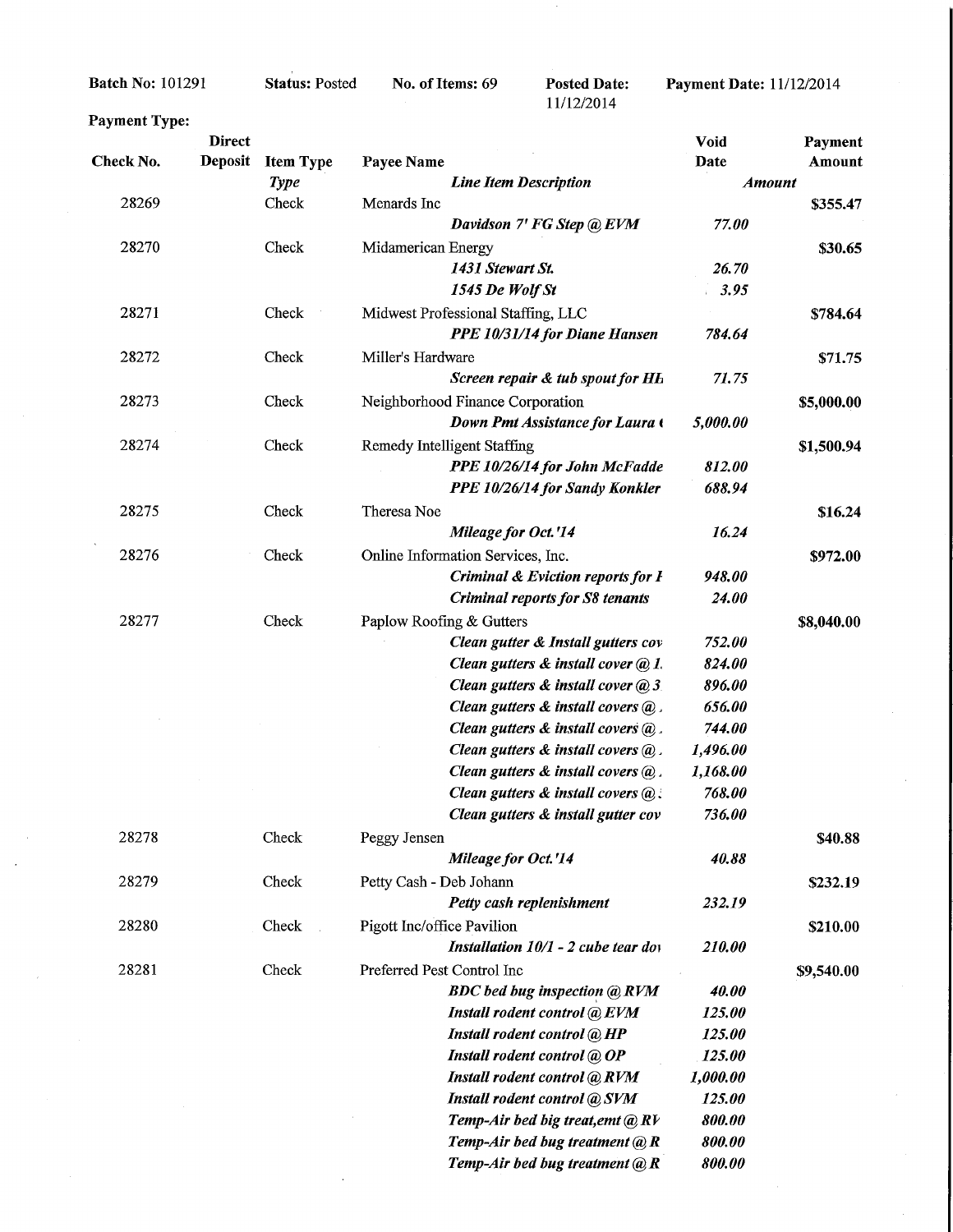|                         |                       |                  | Temp-Air bed bug treatment $(a)$ , R            | 800.00                          |
|-------------------------|-----------------------|------------------|-------------------------------------------------|---------------------------------|
|                         |                       |                  | Temp-Air bed bug treatment $(a)$ R              | 800.00                          |
|                         |                       |                  | Temp-Air bed bug treatment ( $\widehat{a}$ ), R | 800.00                          |
| <b>Batch No: 101291</b> | <b>Status: Posted</b> | No. of Items: 69 | <b>Posted Date:</b><br>11/12/2014               | <b>Payment Date: 11/12/2014</b> |

| <b>Payment Type:</b> |                |                  |                                            |               |             |
|----------------------|----------------|------------------|--------------------------------------------|---------------|-------------|
|                      | <b>Direct</b>  |                  |                                            | Void          | Payment     |
| Check No.            | <b>Deposit</b> | <b>Item Type</b> | Payee Name                                 | Date          | Amount      |
|                      |                | <b>Type</b>      | <b>Line Item Description</b>               | <b>Amount</b> |             |
| 28281                |                | Check            | Preferred Pest Control Inc                 |               | \$9,540.00  |
|                      |                |                  | Temp-Air bed bug treatment $@R$            | 800.00        |             |
|                      |                |                  | Temp-Air bed bug treatment $@R$            | 800.00        |             |
|                      |                |                  | Temp-Air bed bug treatment $(a)$ R         | 800.00        |             |
|                      |                |                  | Temp-Air bed bug treatment $(a)$ R         | 800.00        |             |
| 28282                |                | Check            | Security Locksmiths                        |               | \$20.00     |
|                      |                |                  | Rekeys for 1425 4th St.                    | 20.00         |             |
| 28283                |                | Check            | <b>Smith's Sewer Service</b>               |               | \$140.00    |
|                      |                |                  | Labor to clean floor drain @ 310           | 70.00         |             |
|                      |                |                  | Labor to clean sink line @ HP              | 70.00         |             |
| 28284                |                | Check            | State Of Iowa Division Of Labor            |               | \$80.00     |
|                      |                |                  | <b>Boiler inspection @ SVM</b>             | 80.00         |             |
| 28285                |                | Check            | <b>Strauss Security Solutions</b>          |               | \$303.70    |
|                      |                |                  | Move alarm lock fr CA to main of           | 303.70        |             |
| 28286                |                | Check            | Wayne Dennis Supply Co                     |               | \$427.22    |
|                      |                |                  | <b>Filters &amp; Filter puller for HPP</b> | 427.22        |             |
|                      |                |                  | <b>Total for Payment Type:</b>             |               | \$37,458.81 |
|                      |                |                  | Total for Batch No: 101291                 |               | \$37,458.81 |
|                      |                |                  | Total for All Batch(s):                    |               | \$37,458.81 |

\*\*End of Report\*\*

 $\bar{z}$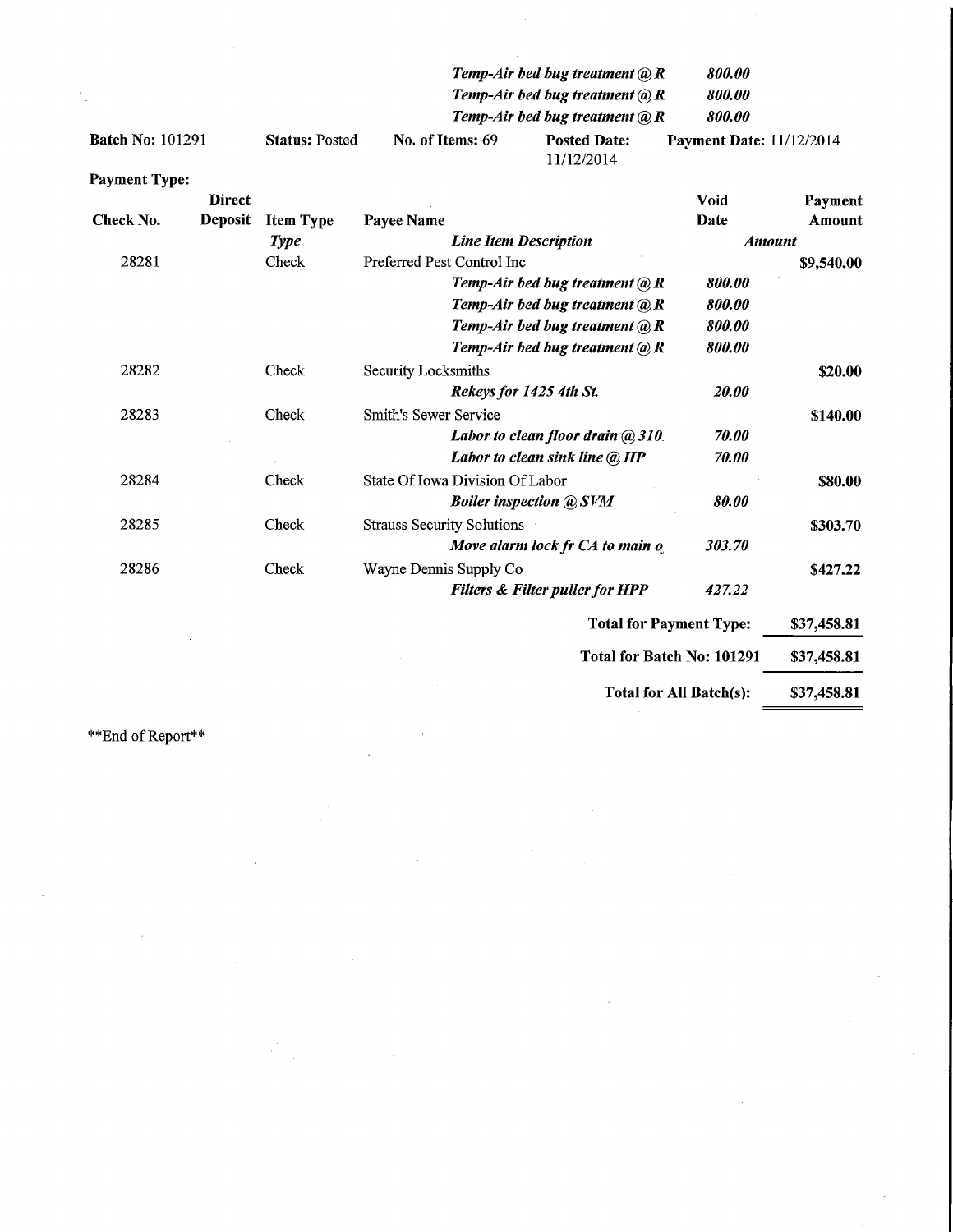### For items due on/before 12/01/14

 $\mathbb{R}^2$ 

#### Posted Payment Batch Listing

## Printed in Detail for Check

 $\hat{\mathcal{L}}$ 

| <b>Batch No: 101308</b> |                                 | <b>Status: Posted</b> |                         | No. of Items: 40                                                                                           | <b>Posted Date:</b><br>11/17/2014                                                                                                                                                                      |                   |
|-------------------------|---------------------------------|-----------------------|-------------------------|------------------------------------------------------------------------------------------------------------|--------------------------------------------------------------------------------------------------------------------------------------------------------------------------------------------------------|-------------------|
| <b>Payment Type:</b>    |                                 |                       |                         |                                                                                                            |                                                                                                                                                                                                        |                   |
| Check No.               | <b>Direct</b><br><b>Deposit</b> | <b>Item Type</b>      | Payee Name              |                                                                                                            |                                                                                                                                                                                                        | Payment<br>Amount |
| 28287                   |                                 | <b>Type</b><br>Check  | Automatic Door Group    | <b>Line Item Description</b>                                                                               | Repair Exterior front entrance do                                                                                                                                                                      | \$107.00          |
| 28288                   |                                 | Check                 | Cbc Innovis Inc         | <b>Screening services</b>                                                                                  |                                                                                                                                                                                                        | \$15.85           |
| 28289                   |                                 | Check                 | Central Iowa Mechanical |                                                                                                            | Repair water heater @ 2014 SE 8                                                                                                                                                                        | \$180.00          |
| 28290                   |                                 | Check                 | Centurylink             | <b>EVM Fire Dept. Ph</b><br><b>HP</b> Fire Dept. Ph<br><b>OP</b> Fire Dept. Ph<br><b>SVM Fire Dept. Ph</b> |                                                                                                                                                                                                        | \$327.65          |
| 28291                   |                                 | Check                 | ELI RESEARCH LLC        |                                                                                                            | Web Seminar - What Does HUD.                                                                                                                                                                           | \$259.00          |
| 28292                   |                                 | Check                 |                         | General Fire & Safety Equipment Co Corp                                                                    | Service call to test & replace diale                                                                                                                                                                   | \$730.00          |
| 28293                   |                                 | Check                 |                         | Interstate Power Systems, Inc.<br><b>Generator</b> inspection                                              | Generator inspection @ EVM<br>Generator inspection @RVM                                                                                                                                                | \$314.00          |
| 28294                   |                                 | Check                 | Kone Inc                |                                                                                                            | Nov.'14 elevator maintenance for                                                                                                                                                                       | \$916.04          |
| 28295                   |                                 | Check                 | Menards Inc             |                                                                                                            | City wallmount mailbox, pullchain<br>PB Passage ball knob, 9V 4 Pack                                                                                                                                   | \$30.51           |
| 28296                   |                                 | Check                 | Midamerican Energy      | 1404 10th St.<br>1604 23rd st<br>3700 E 31st St.                                                           |                                                                                                                                                                                                        | \$1,417.00        |
| 28297                   |                                 | Check                 | Dawn Mills              | <b>Rent Payment correction</b>                                                                             |                                                                                                                                                                                                        | \$163.00          |
| 28298                   |                                 | Check                 |                         | Remedy Intelligent Staffing                                                                                | PPE 09/21/14 for John McFadde<br>PPE 09/21/14 for Sandra Konkle.<br>PPE 10/05/14 for Sandy Konkler<br>PPE 10/05/14 for John McFadde<br>PPE 11/02/14 for John McFadde<br>PPE 11/02/14 for Sandy Konkler | \$4,336.15        |
| 28299                   |                                 | Check                 | Office Max Contract Inc |                                                                                                            | Ph shoulder rest, date stamper, gel                                                                                                                                                                    | \$112.81          |
| 28300                   |                                 | Check                 | Phada                   |                                                                                                            |                                                                                                                                                                                                        | \$4,220.00        |